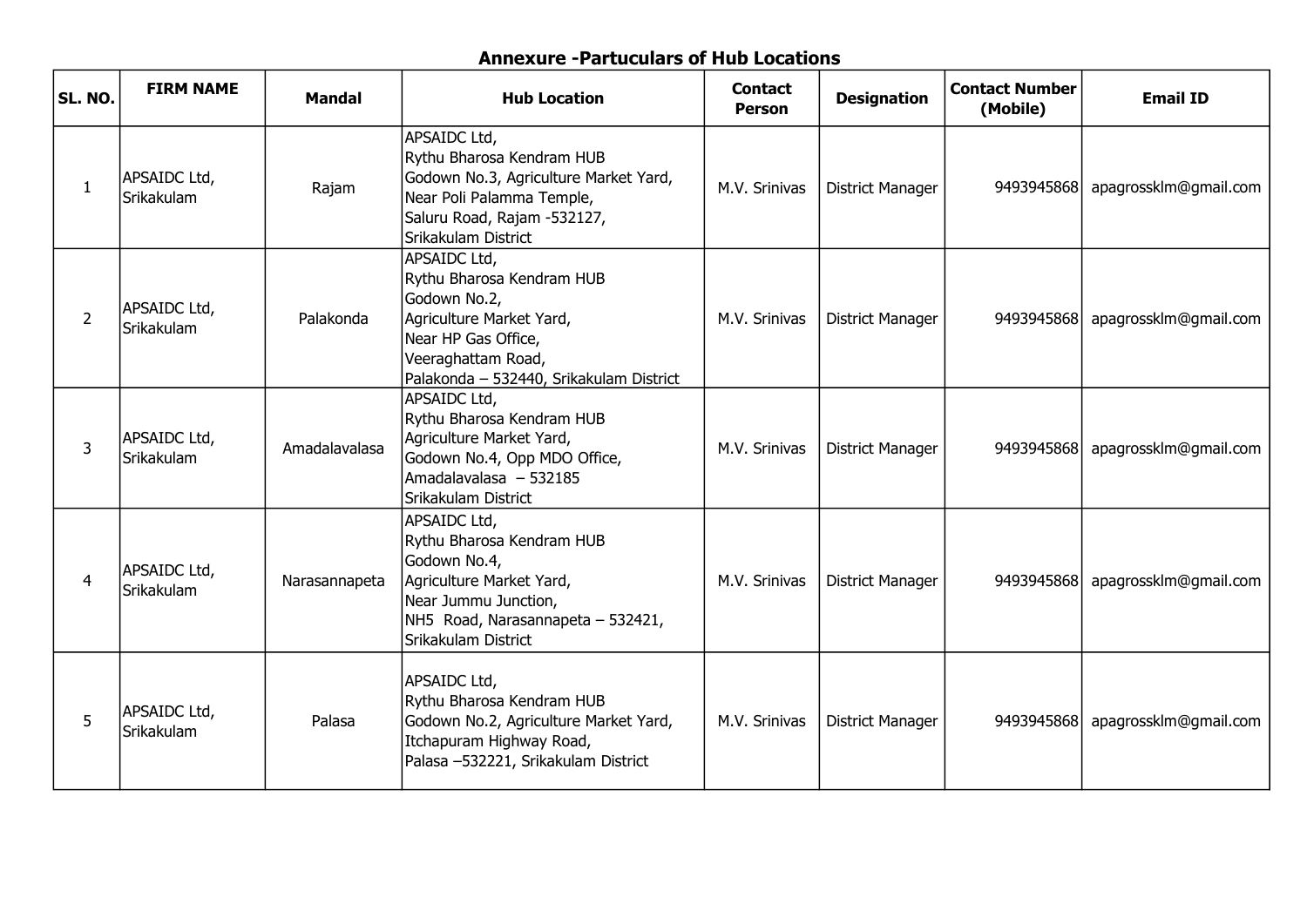| SL. NO.        | <b>FIRM NAME</b>             | <b>Mandal</b>   | <b>Hub Location</b>                                                                                                                                                             | <b>Contact</b><br><b>Person</b> | <b>Designation</b>      | <b>Contact Number</b><br>(Mobile) | <b>Email ID</b>     |
|----------------|------------------------------|-----------------|---------------------------------------------------------------------------------------------------------------------------------------------------------------------------------|---------------------------------|-------------------------|-----------------------------------|---------------------|
| 6              | APSAIDC Ltd,<br>Vizianagaram | Vizianagaram    | APSAIDC Ltd,<br>Rythu Bharosa Kendram HUB<br>Agriculture Market Yard,<br>Godown No.2,<br>Butchannakoneru,<br>Vizianagaram - 535002                                              | Sri K. Murali                   | <b>District Manager</b> | 9133460123<br>9490950878          | apagrovzm@gmail.com |
| $\overline{7}$ | APSAIDC Ltd,<br>Vizianagaram | Cheepurupalli   | <b>APSAIDC Ltd,</b><br>Rythu Bharosa Kendram HUB<br>Agriculture Market Yard,<br>Godown No. 3A & 3B,<br>Palakonda Road, Anjaneyapuram,<br>Cheepurupalli - 535128<br>Vizianagaram | Sri K. Murali                   | <b>District Manager</b> | 9133460123<br>9490950878          | apagrovzm@gmail.com |
| 8              | APSAIDC Ltd,<br>Vizianagaram | Gajapathingaram | APSAIDC Ltd,<br>Rythu Bharosa Kendram HUB<br>Agriculture Market Yard,<br>Godown No.3, Bodasingipeta,<br>Gajapathinagaram - 535270<br>Vizianagaram                               | Sri K. Murali                   | <b>District Manager</b> | 9133460123<br>9490950878          | apagrovzm@gmail.com |
| 9              | APSAIDC Ltd,<br>Vizianagaram | <b>Bobbili</b>  | APSAIDC Ltd,<br>Rythu Bharosa Kendram HUB<br>Agriculture Market Yard,<br>Godown No.4<br>Near WAR Piller,<br>Baljipeta Road,<br>Jagannadhpuram, Bobbili - 535558<br>Vizianagaram | Sri K. Murali                   | <b>District Manager</b> | 9133460123<br>9490950878          | apagrovzm@gmail.com |
| 10             | APSAIDC Ltd,<br>Vizianagaram | Parvathipuram   | APSAIDC Ltd,<br>Rythu Bharosa Kendram HUB<br>Agriculture Market Yard,<br>Godown No.3,<br>Rayagada Road,<br>Parvathipuram - 535501<br>Vizianagaram                               | Sri K. Murali                   | <b>District Manager</b> | 9133460123<br>9490950878          | apagrovzm@gmail.com |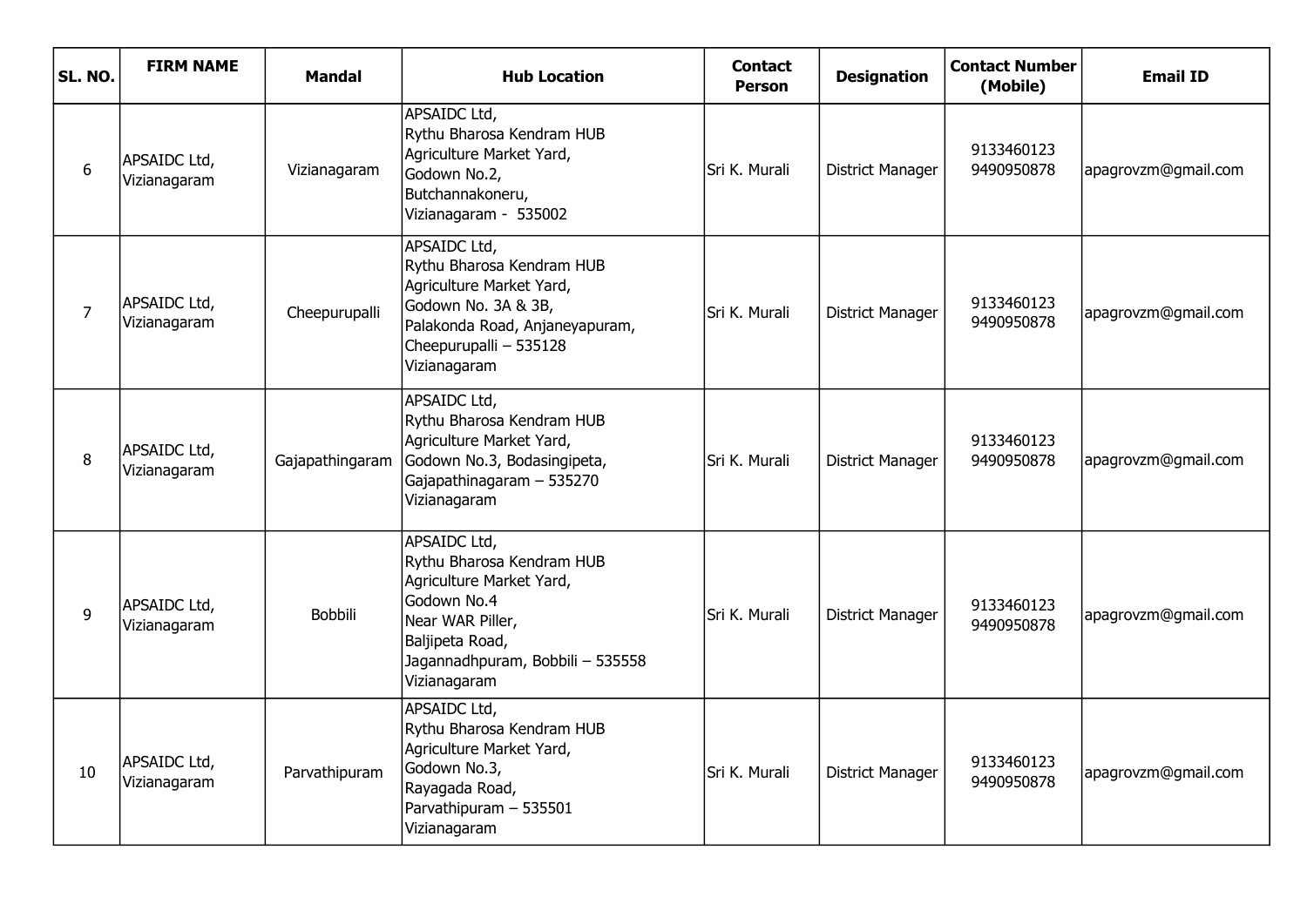| <b>SL. NO.</b> | <b>FIRM NAME</b>              | Mandal                      | <b>Hub Location</b>                                                                                                                                                                 | <b>Contact</b><br><b>Person</b> | <b>Designation</b>      | <b>Contact Number</b><br>(Mobile) | <b>Email ID</b>     |
|----------------|-------------------------------|-----------------------------|-------------------------------------------------------------------------------------------------------------------------------------------------------------------------------------|---------------------------------|-------------------------|-----------------------------------|---------------------|
| 11             | APSAIDC Ltd,<br>Visakhapatnam | Anandapuram                 | APSAIDC Ltd,<br>Rythu Bharosa Kendram HUB<br>Agriculture Market Yard,<br>Anandapuram<br>Near flower market $-$<br>Visakhapatnam District - 531022                                   | Sri P. Chandra<br>Sekhar Babu   | <b>District Manager</b> | 8658990258                        | apagroviz@gmail.com |
| 12             | APSAIDC Ltd,<br>Visakhapatnam | Anakapalli                  | APSAIDC Ltd,<br>Rythu Bharosa Kendram HUB<br>Godown Nos.3/5, 5/4, 7/5,<br>Agriculture NTR Market Yard,<br>Railway Station Rd, Niddanam Doddi,<br>Anakapalle, Visakhapatnam - 531001 | Sri P. Chandra<br>Sekhar Babu   | <b>District Manager</b> | 8658990258                        | apagroviz@gmail.com |
| 13             | APSAIDC Ltd,<br>Visakhapatnam | Narsipatnam                 | APSAIDC Ltd,<br>Rythu Bharosa Kendram HUB<br>Godown No.1, Agriculture Market Yard,<br>Near Peda Boddepalle,<br>Narsipatnam - 531116, Visakhapatnam                                  | Sri P. Chandra<br>Sekhar Babu   | <b>District Manager</b> | 8658990258                        | apagroviz@gmail.com |
| 14             | APSAIDC Ltd,<br>Visakhapatnam | Yellamanchili, PL.<br>Puram | APSAIDC Ltd,<br>Rythu Bharosa Kendram HUB<br>Godown No.1, Agriculture Market Yard,<br>Padala Lakshimpuram, Payakaraopeta<br>Visakhapatnam - 531126,                                 | Sri P. Chandra<br>Sekhar Babu   | District Manager        | 8658990258                        | apagroviz@gmail.com |
| 15             | APSAIDC Ltd,<br>Visakhapatnam | Paderu                      | APSAIDC Ltd,<br>Rythu Bharosa Kendram HUB<br>Agriculture Market Yard, Sundruputtu,<br>Paderu -531024, Visakhapatnam                                                                 | Sri P. Chandra<br>Sekhar Babu   | <b>District Manager</b> | 8658990258                        | apagroviz@gmail.com |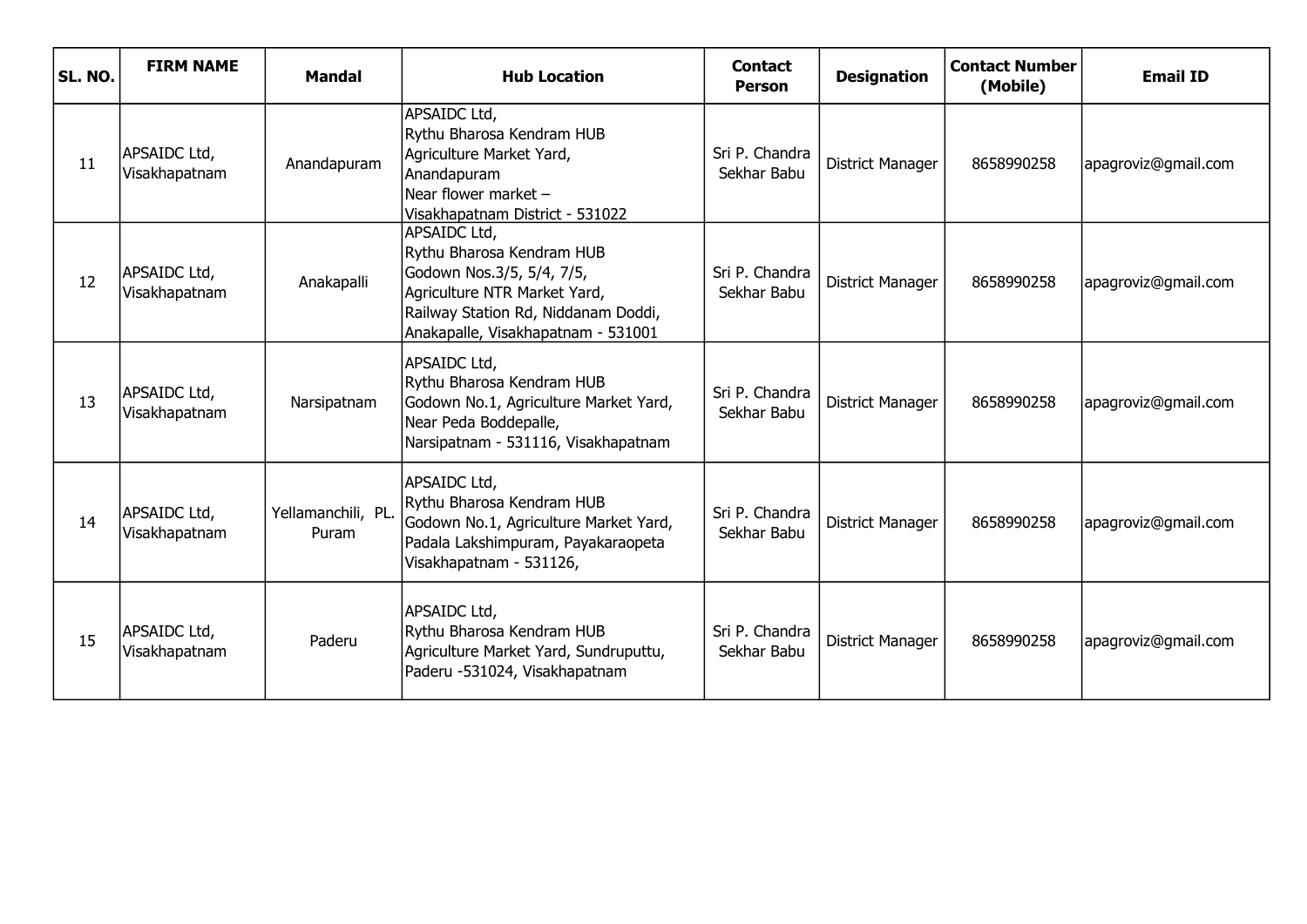| SL. NO. | <b>FIRM NAME</b>               | <b>Mandal</b>         | <b>Hub Location</b>                                                                                                                                                               | <b>Contact</b><br><b>Person</b> | <b>Designation</b>      | <b>Contact Number</b><br>(Mobile) | <b>Email ID</b>    |
|---------|--------------------------------|-----------------------|-----------------------------------------------------------------------------------------------------------------------------------------------------------------------------------|---------------------------------|-------------------------|-----------------------------------|--------------------|
| 16      | APSAIDC Ltd,<br>East Godavari  | Ravulaplem            | APSAIDC Ltd,<br>Rythu Bharosa Kendram HUB<br>Godown No.1, Agriculture Market Yard,<br>Bannana Market, RAVULALPALEM - 533<br>238.<br>East Godavari District.                       | Sri D S Reddy                   | <b>District Manager</b> | 9494868855                        | apagroeg@gmail.com |
| 17      | APSAIDC Ltd,<br>lEast Godavari | Raja<br>mahendravaram | APSAIDC Ltd,<br>Rythu Bharosa Kendram HUB<br>Godown No.4,<br>Agriculture Market Yard,<br>D.No:23-1-9, Korukonda Road,<br>RAJAMAHENDRAVARAM,<br>East Godavari District - 533102    | Sri D S Reddy                   | <b>District Manager</b> | 9494868855                        | apagroeg@gmail.com |
| 18      | APSAIDC Ltd,<br>East Godavari  | Nadakuduru            | APSAIDC Ltd,<br>Rythu Bharosa Kendram HUB<br>Door No.2-77, Godown No.3, Agriculture<br>Market Yard,<br>NADAKUDURU - 533 016.<br>Karana Mandal Fast Godavari District              | Sri D S Reddy                   | <b>District Manager</b> | 9494868855                        | apagroeg@gmail.com |
| 19      | APSAIDC Ltd,<br>lEast Godavari | Tuni                  | APSAIDC Ltd,<br>Rythu Bharosa Kendram HUB<br>Godown No.1,<br>Pasuvula Santa Market Yard,<br>Near D-Mart, Tuni Highway,<br>TUNI - 533 401, East Godavari District.                 | Sri D S Reddy                   | <b>District Manager</b> | 9494868855                        | apagroeg@gmail.com |
| 20      | APSAIDC Ltd,<br>East Godavari  | <b>Drakshaaramam</b>  | APSAIDC Ltd,<br>Rythu Bharosa Kendram HUB<br>Door No.1-190, RBS Godown, Agriculture<br>Market Yard, DRAKSHARAMA - 533 262.<br>Ramachandrapuram Mandal, East Godavari<br>District. | Sri D S Reddy                   | <b>District Manager</b> | 9494868855                        | apagroeg@gmail.com |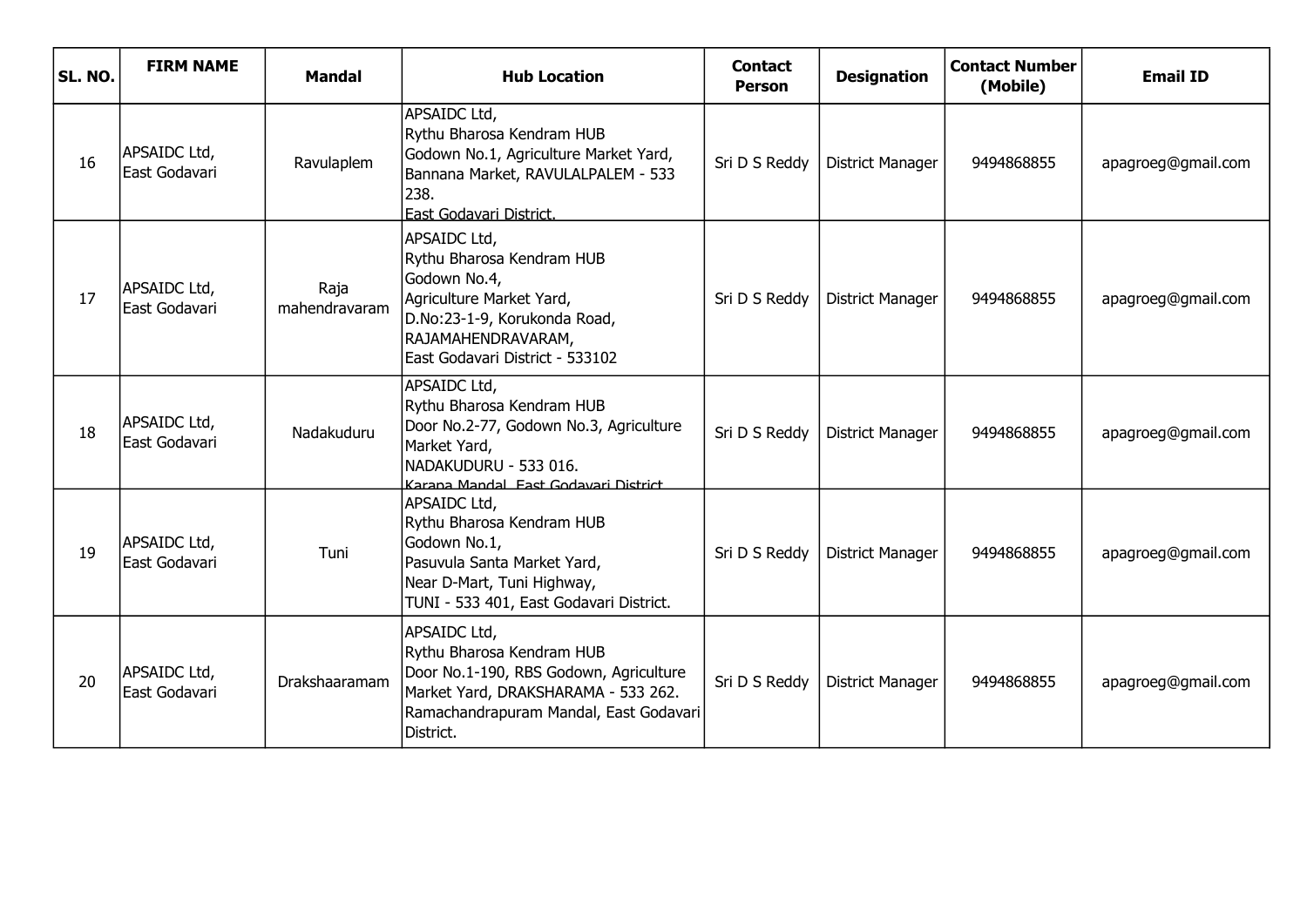| SL. NO. | <b>FIRM NAME</b>              | <b>Mandal</b>     | <b>Hub Location</b>                                                                                                                                       | <b>Contact</b><br><b>Person</b> | <b>Designation</b>      | <b>Contact Number</b><br>(Mobile) | <b>Email ID</b>    |
|---------|-------------------------------|-------------------|-----------------------------------------------------------------------------------------------------------------------------------------------------------|---------------------------------|-------------------------|-----------------------------------|--------------------|
| 21      | APSAIDC Ltd,<br>West Godavari | Eluru             | APSAIDC Ltd,<br>Rythu Bharosa Kendram HUB<br>Agriculture Market Yard,<br>(Nimmkayala Yard)<br>V.V. Nagar, Railway station Road<br>Eluru- 534005, W.G Dist | Sri K V. Narsa<br>Raju          | <b>District Manager</b> | 9948439363<br>8886613067          | apagrowg@gmail.com |
| 22      | APSAIDC Ltd,<br>West Godavari | Chintalapudi      | APSAIDC Ltd,<br>Rythu Bharosa Kendram HUB<br>Agriculture Market Yard,<br>Near Ayyappaswamy temple<br>Maruthi Nagar, Chintalapudi-534460,<br>W.G.Dist      | Sri K V. Narsa<br>Raju          | <b>District Manager</b> | 9948439363<br>8886613067          | apagrowg@gmail.com |
| 23      | APSAIDC Ltd,<br>West Godavari | Tadepalligudem    | APSAIDC Ltd,<br>Rythu Bharosa Kendram HUB<br>Agriculture Market Yard,<br>Padala (V) & post, Tadepalligudem (M),<br>W.G.Dist-534102                        | Sri K V. Narsa<br>Raju          | <b>District Manager</b> | 9948439363<br>8886613067          | apagrowg@gmail.com |
| 24      | APSAIDC Ltd,<br>West Godavari | <b>Bhimavaram</b> | APSAIDC Ltd,<br>Rythu Bharosa Kendram HUB<br>Agriculture Market Yard,<br>Kodavalli Road, Narasayya Agraharam<br>Bhimavaram, W.G.Dist-534201               | Sri K V. Narsa<br>Raju          | District Manager        | 9948439363<br>8886613067          | apagrowg@gmail.com |
| 25      | APSAIDC Ltd,<br>West Godavari | Kovvuru           | APSAIDC Ltd,<br>Rythu Bharosa Kendram HUB<br>Agriculture Market Yard,<br>Dharamavaram Road,<br>Kapavaram (V) & Post, Kovvuru (M),<br>W.G.Dist-534250      | Sri K V. Narsa<br>Raju          | <b>District Manager</b> | 9948439363<br>8886613067          | apagrowg@gmail.com |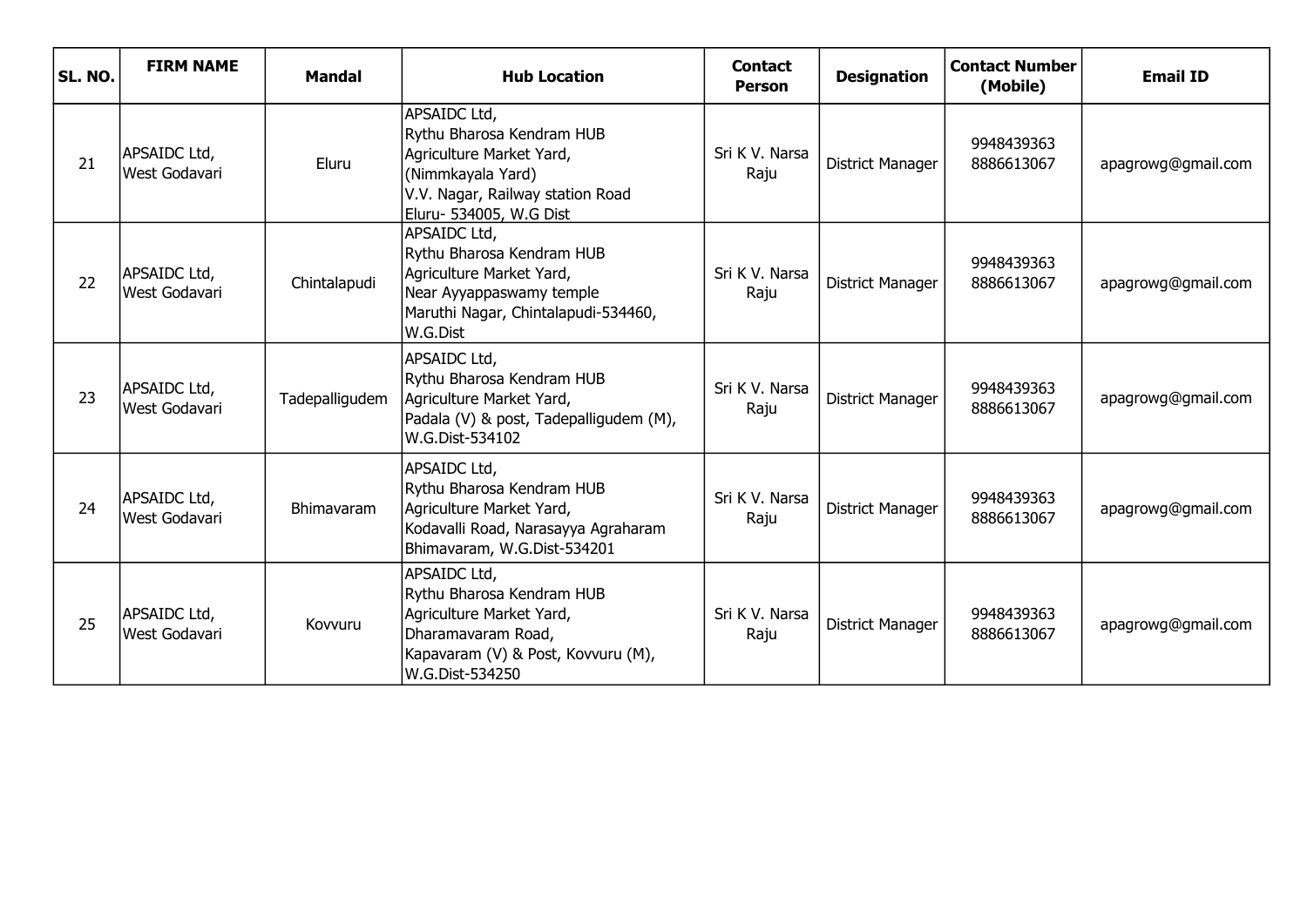| <b>SL. NO.</b> | <b>FIRM NAME</b>               | <b>Mandal</b> | <b>Hub Location</b>                                                                                                                                                                    | <b>Contact</b><br><b>Person</b> | <b>Designation</b>                | <b>Contact Number</b><br>(Mobile) | <b>Email ID</b>     |
|----------------|--------------------------------|---------------|----------------------------------------------------------------------------------------------------------------------------------------------------------------------------------------|---------------------------------|-----------------------------------|-----------------------------------|---------------------|
| 26             | APSAIDC Ltd,<br>Krishna        | A.Konduru     | APSAIDC Ltd,<br>Rythu Bharosa Kendram HUB<br>Godown No.2, Sub market yard, Agriculture<br>Market Yard, Besides Church<br>A.Konduru V & Mandal, Krishna - Pin<br>521226                 |                                 | Smt. B. Renuka   District Manager | 9492488604<br>9121147760          | apagrokrs@gmail.com |
| 27             | APSAIDC Ltd,<br><b>Krishna</b> | Machilipatnam | APSAIDC Ltd,<br>Rythu Bharosa Kendram HUB<br>Godown No.3, Agriculture Market Yard,<br>Back side of Hynee school<br>Machavaram, Machilipatnam, pin 521001                               |                                 | Smt. B. Renuka   District Manager | 9492488604<br>9121147760          | apagrokrs@gmail.com |
| 28             | APSAIDC Ltd,<br>Krishna        | Nandigama     | APSAIDC Ltd,<br>Rythu Bharosa Kendram HUB<br>D .No 32-1/25, Godown No.1,<br>Agriculture Market Yard,<br>Near old bus Stand<br>Nandigama Pin 521185                                     |                                 | Smt. B. Renuka   District Manager | 9492488604<br>9121147760          | apagrokrs@gmail.com |
| 29             | APSAIDC Ltd,<br>Krishna        | Gudivada      | APSAIDC Ltd,<br>Rythu Bharosa Kendram HUB<br>Godown No.2, Agriculture Market Yard,<br>Bandar Road, near Autonagar,<br>Gudivada 521301.                                                 |                                 | Smt. B. Renuka   District Manager | 9492488604<br>9121147760          | apagrokrs@gmail.com |
| 30             | APSAIDC Ltd,<br><b>Krishna</b> | Kankipadu     | APSAIDC Ltd,<br>Rythu Bharosa Kendram HUB<br>Door no.9-60/2, Godown No.5<br>Agriculture Market Yard,<br>Bandar Road, near Saint Mary's School,<br>Kankipadu, Krishna Dist. PIN 521 151 |                                 | Smt. B. Renuka   District Manager | 9492488604<br>9121147760          | apagrokrs@gmail.com |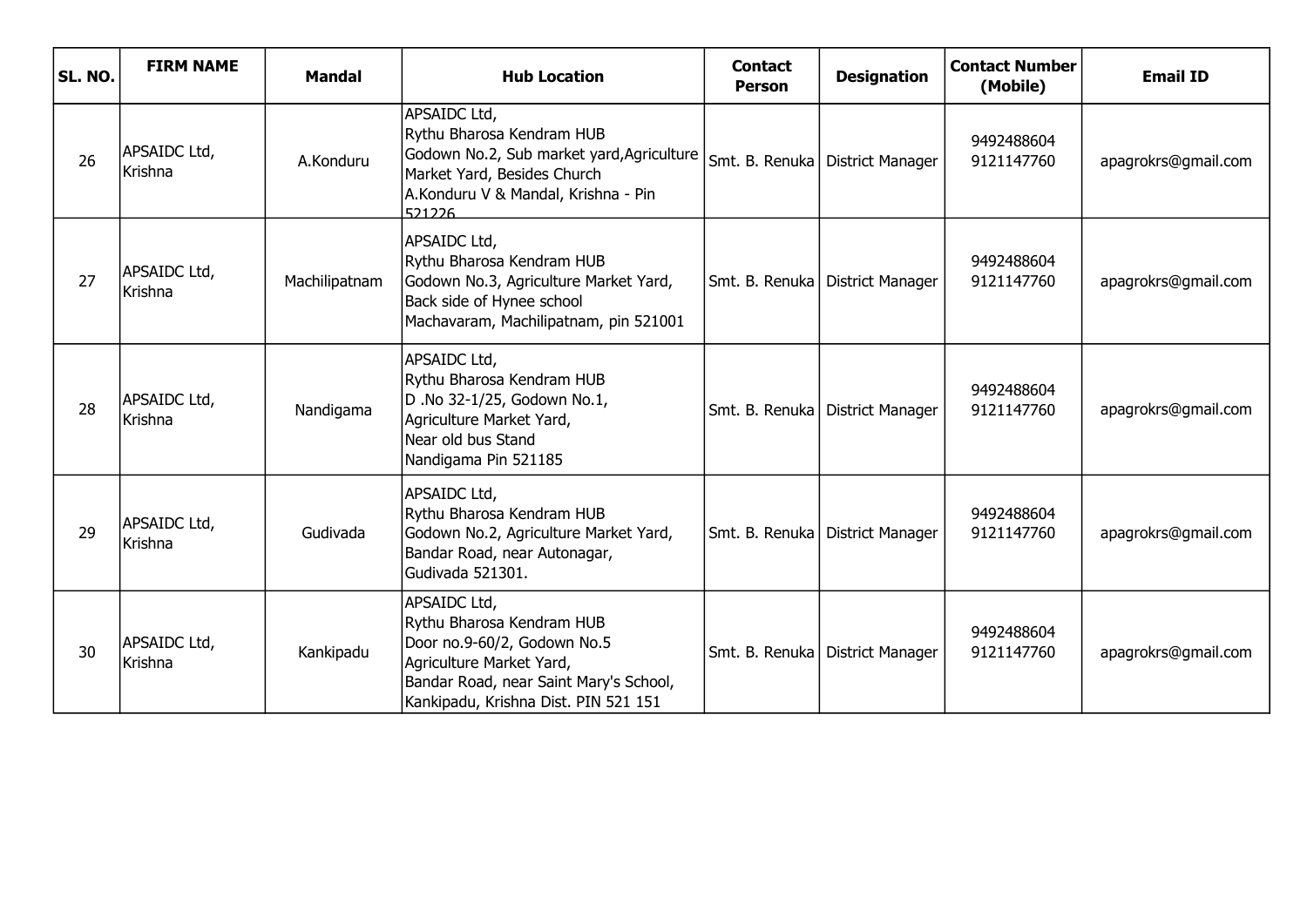| SL. NO. | <b>FIRM NAME</b>       | <b>Mandal</b> | <b>Hub Location</b>                                                                                                            | <b>Contact</b><br><b>Person</b> | <b>Designation</b>      | <b>Contact Number</b><br>(Mobile) | <b>Email ID</b>     |
|---------|------------------------|---------------|--------------------------------------------------------------------------------------------------------------------------------|---------------------------------|-------------------------|-----------------------------------|---------------------|
| 31      | APSAIDC Ltd,<br>Guntur | Bapatla       | APSAIDC Ltd,<br>Rythu Bharosa Kendram HUB<br>Godown No.3, Agriculture Market Yard,<br>Bapatla, Guntur District, Pin:522101     | Smt.V.Vanisree                  | <b>District Manager</b> | 9381436804                        | apagrogtr@gmail.com |
| 32      | APSAIDC Ltd,<br>Guntur | Rompicherla   | APSAIDC Ltd,<br>Rythu Bharosa Kendram HUB<br>Godown No.2, Agriculture Market Yard,<br>Rompicherla, Guntur Distrct -517192      | Smt.V.Vanisree                  | <b>District Manager</b> | 9381436804                        | apagrogtr@gmail.com |
| 33      | APSAIDC Ltd,<br>Guntur | Guntur        | APSAIDC Ltd,<br>Rythu Bharosa Kendram HUB<br>Godown No.2, Agriculture Market Yard,<br>Guntur - 520003                          | Smt.V.Vanisree                  | <b>District Manager</b> | 9381436804                        | apagrogtr@gmail.com |
| 34      | APSAIDC Ltd,<br>Guntur | Piduguralla   | APSAIDC Ltd,<br>Rythu Bharosa Kendram HUB<br>Godown No.2, Agriculture Market Yard,<br>Piduguralla, Guntur District, Pin 522413 | Smt.V.Vanisree                  | <b>District Manager</b> | 9381436804                        | apagrogtr@gmail.com |
| 35      | APSAIDC Ltd,<br>Guntur | Tenali        | APSAIDC Ltd,<br>Rythu Bharosa Kendram HUB<br>Godown No.2, Agriculture Market Yard,<br>Tenali, Guntur Distrct, Pin:522201       | Smt.V.Vanisree                  | <b>District Manager</b> | 9381436804                        | apagrogtr@gmail.com |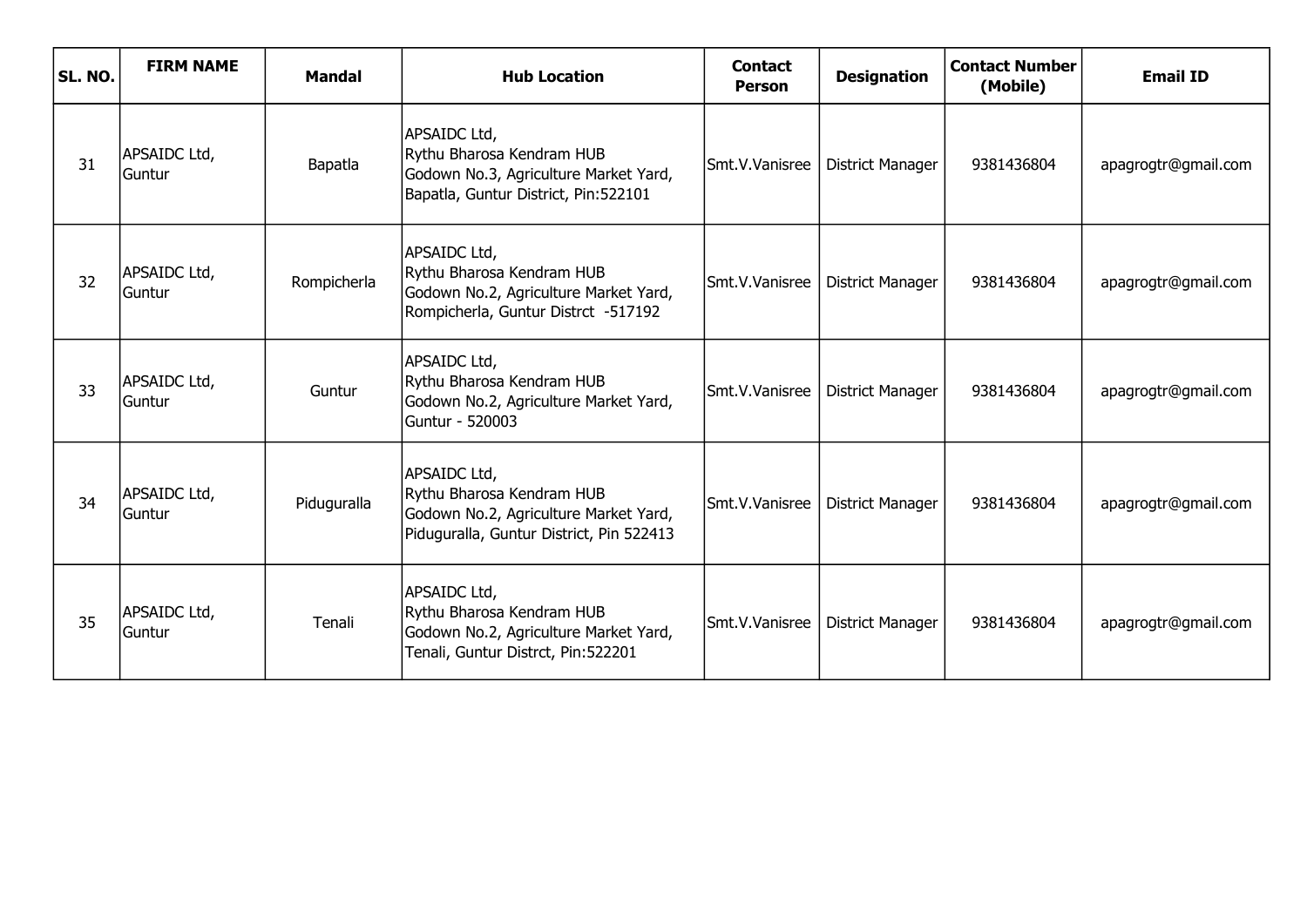| SL. NO. | <b>FIRM NAME</b>          | <b>Mandal</b> | <b>Hub Location</b>                                                                                                                                              | <b>Contact</b><br><b>Person</b> | <b>Designation</b>      | <b>Contact Number</b><br>(Mobile) | <b>Email ID</b>       |
|---------|---------------------------|---------------|------------------------------------------------------------------------------------------------------------------------------------------------------------------|---------------------------------|-------------------------|-----------------------------------|-----------------------|
| 36      | APSAIDC Ltd,<br>Prakasham | S.N.Padu      | APSAIDC Ltd,<br>Rythu Bharosa Kendram HUB<br>G.B.Y Godown-1, Agriculture Market Yard,<br>Madipadu, S.N.Padu, Kurnool Raod,<br>Ongole, Prakasam District - 523225 | Sri Jaya<br>Chandra Reddy       | <b>District Manager</b> | 9553515544                        | agrosongole@yahoo.com |
| 37      | APSAIDC Ltd,<br>Prakasham | Darsi         | APSAIDC Ltd,<br>Rythu Bharosa Kendram HUB<br>Market Godown - 1, Agriculture Market<br>Yard,<br>Kurichedu Road, Darsi, Prakasam District -<br>523247              | Sri Jaya<br>Chandra Reddy       | District Manager        | 9553515544                        | agrosongole@yahoo.com |
| 38      | APSAIDC Ltd,<br>Prakasham | Markapur      | APSAIDC Ltd,<br>Rythu Bharosa Kendram HUB<br>Godown No.2, Agriculture Market Yard,<br>Doranala Road, MArkapur,<br>Prakasam District - 523316                     | Sri Jaya<br>Chandra Reddy       | <b>District Manager</b> | 9553515544                        | agrosongole@yahoo.com |
| 39      | APSAIDC Ltd,<br>Prakasham | Kandukur      | APSAIDC Ltd,<br>Rythu Bharosa Kendram HUB<br>Godown No.1, Agriculture Market Yard,<br>Kanigiri Road, Kandukur,<br>Prakasam District - 523105                     | Sri Jaya<br>Chandra Reddy       | <b>District Manager</b> | 9553515544                        | agrosongole@yahoo.com |
| 40      | APSAIDC Ltd,<br>Prakasham | Martur        | APSAIDC Ltd,<br>Rythu Bharosa Kendram HUB<br>Godown No.1, Agriculture Market Yard,<br>Konideni Road,<br>Martur, Prakasam District - 523301                       | Sri Jaya<br>Chandra Reddy       | District Manager        | 9553515544                        | agrosongole@yahoo.com |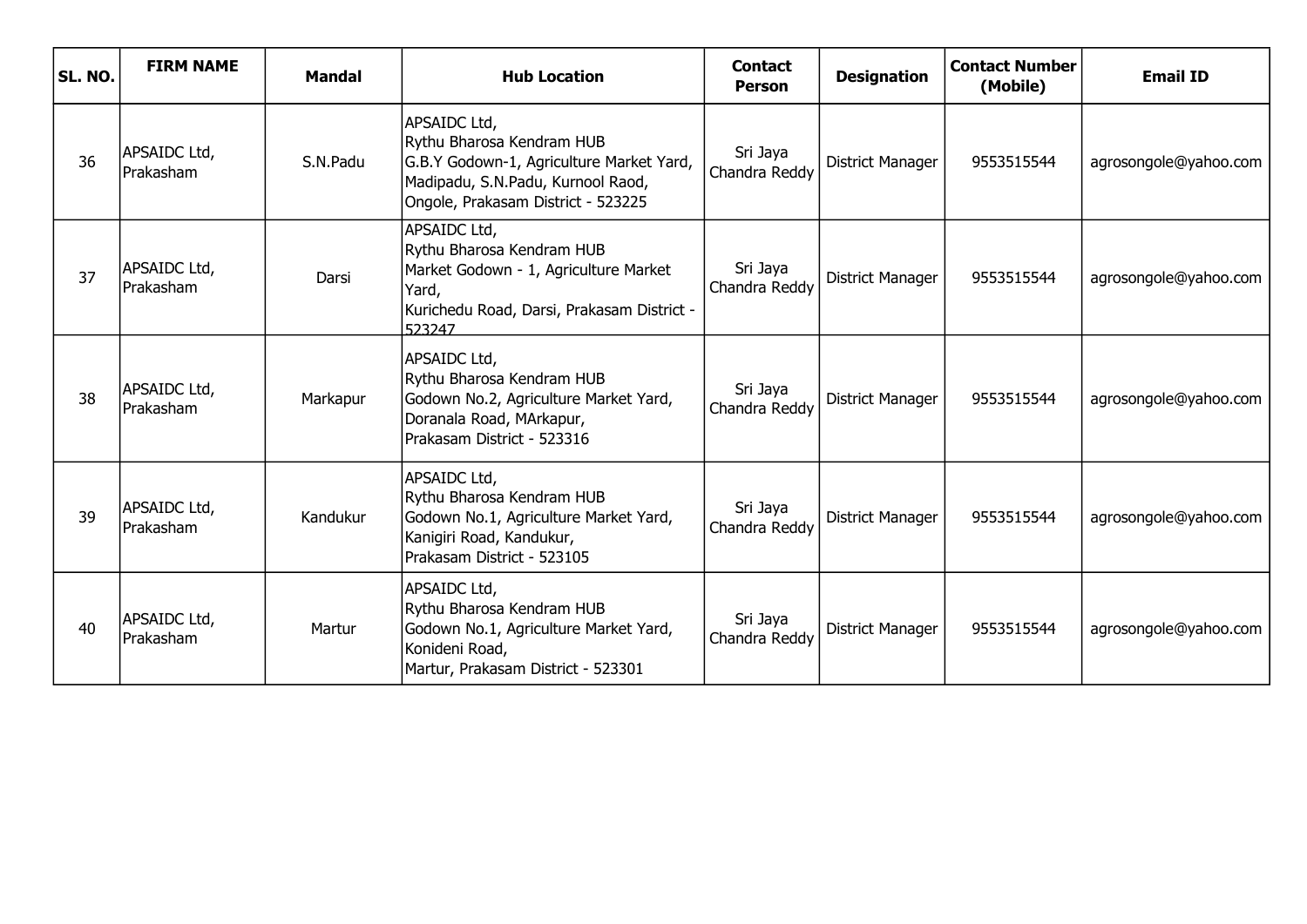| SL. NO. | <b>FIRM NAME</b>               | <b>Mandal</b>                   | <b>Hub Location</b>                                                                                                                                                                  | <b>Contact</b><br><b>Person</b> | <b>Designation</b>      | <b>Contact Number</b><br>(Mobile) | <b>Email ID</b>     |
|---------|--------------------------------|---------------------------------|--------------------------------------------------------------------------------------------------------------------------------------------------------------------------------------|---------------------------------|-------------------------|-----------------------------------|---------------------|
| 41      | APSAIDC Ltd,<br><b>Nellore</b> | Atmakur                         | APSAIDC Ltd,<br>Rythu Bharosa Kendram HUB<br>Godown No.2, Agriculture Market Yard,<br>Atmakur, Nellore Palem Village- 524322<br>Atmakur Mandal, SPSR Nellore District                | Sri G.V. S<br>Prasad            | District Manager        | 9666186576                        | apagropsd@gmail.com |
| 42      | APSAIDC Ltd,<br>Nellore        | Kavali                          | APSAIDC Ltd,<br>Rythu Bharosa Kendram HUB<br>Godown No.2, Agriculture Market Yard,<br>Maddurupadu Village, Kavali Mandal, SPSR<br>Nellore District - 524201                          | Sri G.V. S<br>Prasad            | District Manager        | 9666186576                        | apagropsd@gmail.com |
| 43      | APSAIDC Ltd,<br>Nellore        | Sullurpet<br><b>Tada Mandal</b> | APSAIDC Ltd,<br>Rythu Bharosa Kendram HUB<br>Godown No.3, Agriculture Market Yard,<br>Sullurpet, Konduru Panchayat<br>Pulivendram (V) - 524401<br>Tada Mandal, SPSR Nellore District | Sri G.V. S<br>Prasad            | <b>District Manager</b> | 9666186576                        | apagropsd@gmail.com |
| 44      | APSAIDC Ltd,<br><b>Nellore</b> | Gudur,<br>Chillakur (M)         | APSAIDC Ltd,<br>Rythu Bharosa Kendram HUB<br>Godown No.2 (New), Agriculture Market<br>Yard, Gudur, Mutyalapadu (V) - 524412,<br>Chillakur (M), SPSR Nellore District                 | Sri G.V. S<br>Prasad            | District Manager        | 9666186576                        | apagropsd@gmail.com |
| 45      | APSAIDC Ltd,<br>Nellore        | Kovur<br>Kodavalur (M)          | APSAIDC Ltd,<br>Rythu Bharosa Kendram HUB<br>Godown No.1, Agriculture Market Yard,<br>Kovur, Opp: Masjid, North Rajupalem (V),<br>Kodavalur (M), SPSR Nellore District-<br>524366    | Sri G.V. S<br>Prasad            | District Manager        | 9666186576                        | apagropsd@gmail.com |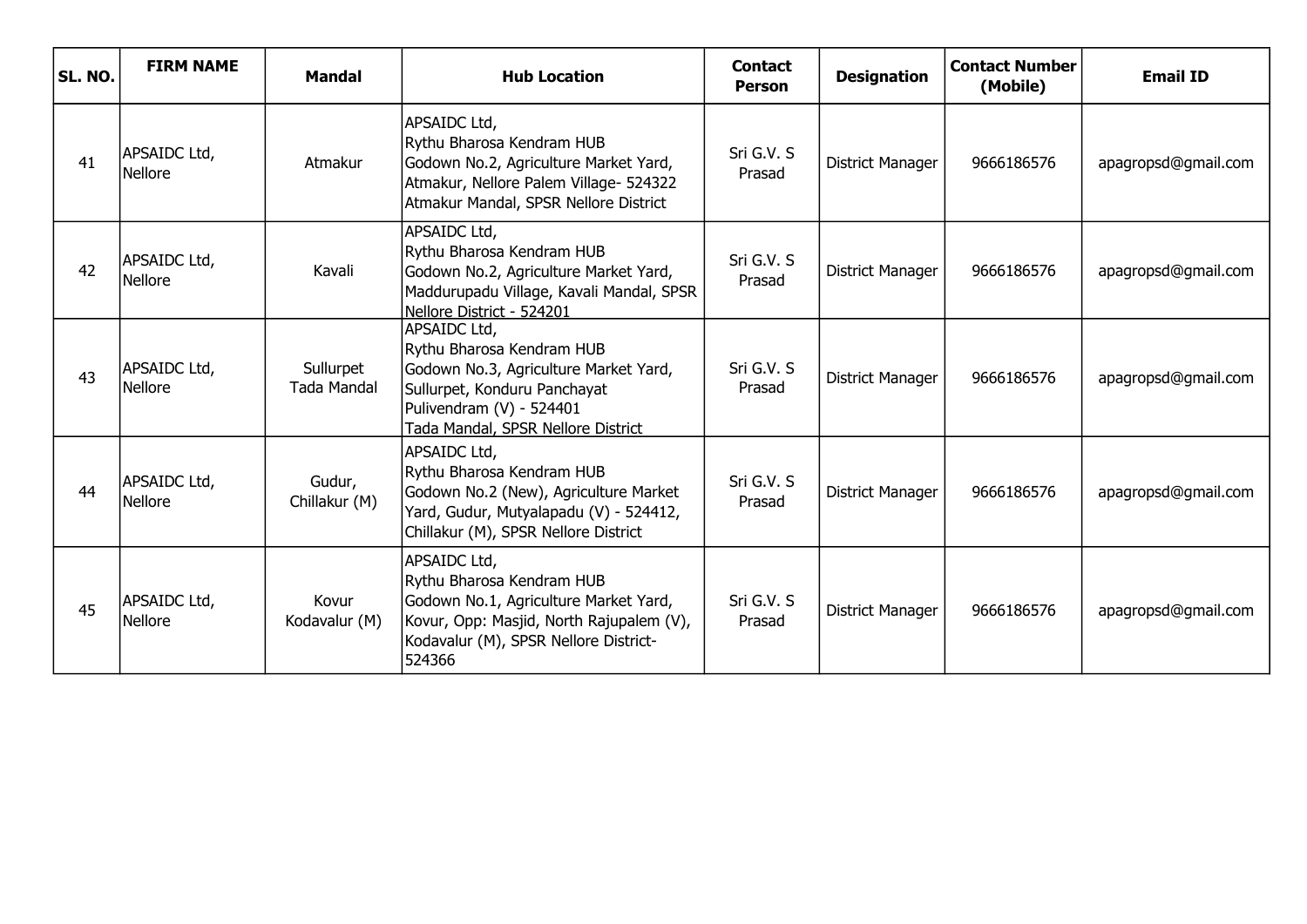| SL. NO. | <b>FIRM NAME</b>                | Mandal       | <b>Hub Location</b>                                                                                                                                                                                | <b>Contact</b><br><b>Person</b> | <b>Designation</b>      | <b>Contact Number</b><br>(Mobile) | <b>Email ID</b>     |
|---------|---------------------------------|--------------|----------------------------------------------------------------------------------------------------------------------------------------------------------------------------------------------------|---------------------------------|-------------------------|-----------------------------------|---------------------|
| 46      | APSAIDC Ltd,<br><b>Chittoor</b> | Srikalahasti | APSAIDC Ltd,<br>Rythu Bharosa Kendram HUB<br>D.No.16-320,<br>Agriculture Market Yard, Sri Kalahasti<br>P.N.Road, Panagal, Sri kalahasti<br>Chittoor District- 517644.                              | Sri<br>C.Sasichandra<br>Mouli   | <b>District Manager</b> | 7981957929                        | apagroctr@gmail.com |
| 47      | APSAIDC Ltd,<br>Chittoor        | Nagari       | APSAIDC Ltd,<br>Rythu Bharosa Kendram HUB<br>Godown No.1, Agriculture Market Yard,<br>Nagari, T.R. Kandriga,<br>Near Desammagudi Temple,<br>M.Kothur(P), Nagari (M),<br>Chittoor District - 517590 | Sri<br>C.Sasichandra<br>Mouli   | <b>District Manager</b> | 7981957929                        | apagroctr@gmail.com |
| 48      | APSAIDC Ltd,<br>Chittoor        | Valmikipuram | APSAIDC Ltd,<br>Rythu Bharosa Kendram HUB<br>MPDO Office Old meeting Hall,<br>MPDO Premises, Tarigonda Road,<br>Valmikipuram - 517299.<br><b>Chittoor District</b>                                 | Sri<br>C.Sasichandra<br>Mouli   | <b>District Manager</b> | 7981957929                        | apagroctr@gmail.com |
| 49      | APSAIDC Ltd,<br>Chittoor        | Penmuru      | APSAIDC Ltd,<br>Rythu Bharosa Kendram HUB<br>Godown No.2, Agriculture Market Yard,<br>Penmuru - 517126, Chittoor District                                                                          | Sri<br>C.Sasichandra<br>Mouli   | <b>District Manager</b> | 7981957929                        | apagroctr@gmail.com |
| 50      | APSAIDC Ltd,<br>Chittoor        | Chandragiri  | APSAIDC Ltd,<br>Rythu Bharosa Kendram HUB<br>Agriculture Market Yard,<br>Chandragiri, Opp: Canara Bank, Newpet,<br>Chandragiri - 517101, Chittoor District                                         | Sri<br>C.Sasichandra<br>Mouli   | <b>District Manager</b> | 7981957929                        | apagroctr@gmail.com |
| 51      | APSAIDC Ltd,<br>Chittoor        | Madanapalle  | APSAIDC Ltd,<br>Rythu Bharosa Kendram HUB<br>Door No.18/19/B, Sericulture Office,<br>Govt., Cocoon Market Premises,<br>Industrial Estate, Madanapalle - 517325<br>Chittoor District                | Sri<br>C.Sasichandra<br>Mouli   | <b>District Manager</b> | 7981957929                        | apagroctr@gmail.com |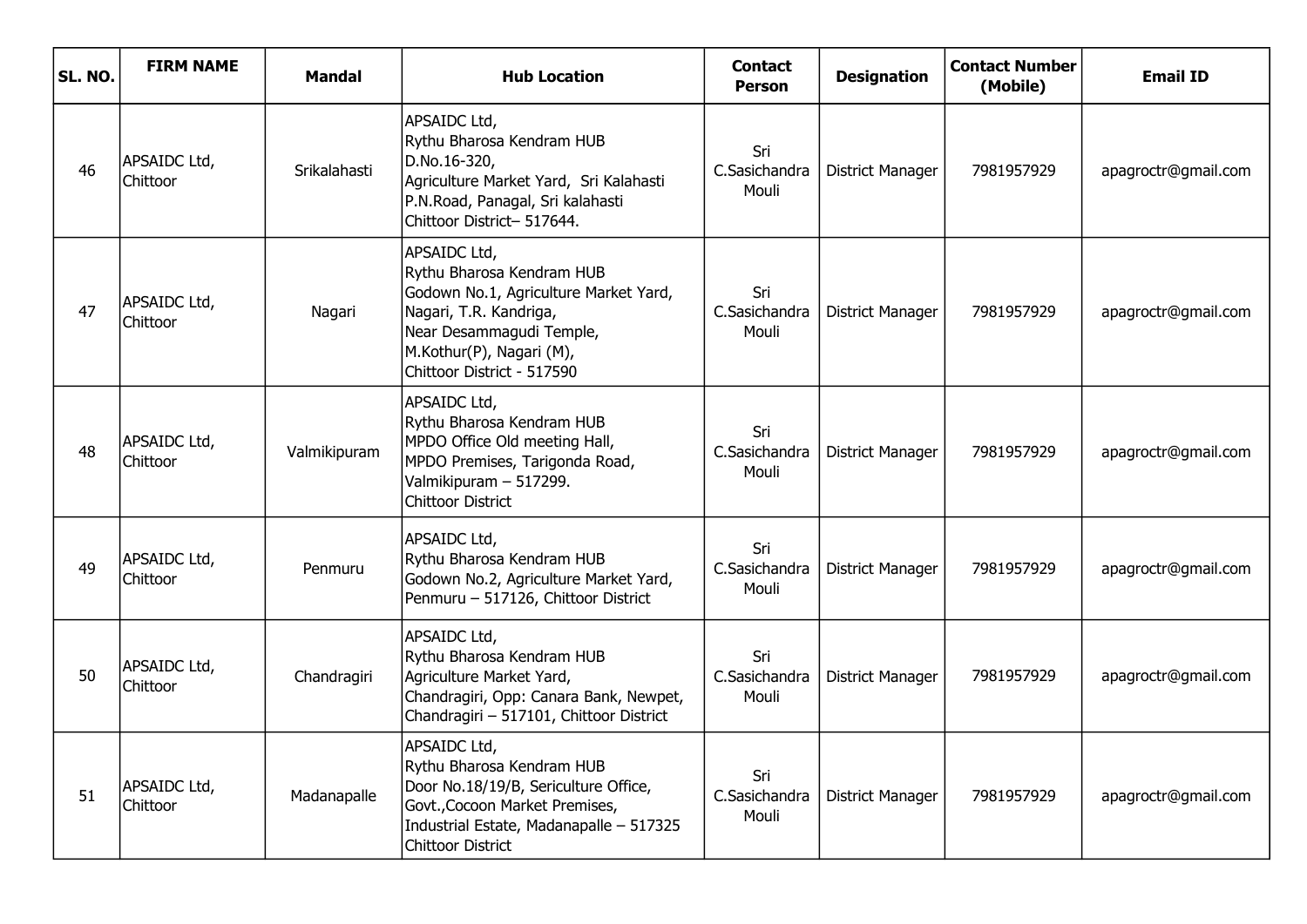| SL. NO. | <b>FIRM NAME</b>       | <b>Mandal</b> | <b>Hub Location</b>                                                                                                                                                                    | <b>Contact</b><br><b>Person</b> | <b>Designation</b>      | <b>Contact Number</b><br>(Mobile) | <b>Email ID</b>     |
|---------|------------------------|---------------|----------------------------------------------------------------------------------------------------------------------------------------------------------------------------------------|---------------------------------|-------------------------|-----------------------------------|---------------------|
| 52      | APSAIDC Ltd,<br>Kadapa | Kadapa        | APSAIDC Ltd,<br>Rythu Bharosa Kendram HUB<br>Agriculture Market Yard,<br>KADAPA, DEVUNI KADAPA ROAD,<br>KADAPA PIN:516001                                                              | Sri J. Vijay<br>Kumar           | District Manager        | 9949775587                        | apagrokdp@gmail.com |
| 53      | APSAIDC Ltd,<br>Kadapa | Badvel        | APSAIDC Ltd,<br>Rythu Bharosa Kendram HUB<br>Godown No.1, Agriculture Market Yard,<br>BADVEL, KADAPA ROAD,<br>BADVEL PIN: 516227.                                                      | Sri J. Vijay<br>Kumar           | District Manager        | 9949775587                        | apagrokdp@gmail.com |
| 54      | APSAIDC Ltd,<br>Kadapa | Pulivendula   | APSAIDC Ltd,<br>Rythu Bharosa Kendram HUB<br>Godown No.2, Agriculture Market Yard,<br>PULIVENDULA, MUDDANUR ROAD,<br>PULIVENDUAL PIN:516390                                            | Sri J. Vijay<br>Kumar           | <b>District Manager</b> | 9949775587                        | apagrokdp@gmail.com |
| 55      | APSAIDC Ltd,<br>Kadapa | Jammalamadugu | APSAIDC Ltd,<br>Rythu Bharosa Kendram HUB<br>Godown No.2, Agriculture Market Yard,<br><b>JAMMALAMADUGU</b><br>KOILAKUNTLA ROAD,<br>JAMMALAMADUGU PIN:516434.                           | Sri J. Vijay<br>Kumar           | <b>District Manager</b> | 9949775587                        | apagrokdp@gmail.com |
| 56      | APSAIDC Ltd,<br>Kadapa | Railway Kodur | APSAIDC Ltd,<br>Rythu Bharosa Kendram HUB<br>Godown No.2, Agriculture Market Yard,<br>RAILWAY KODUR,<br><b>BUDUGUNTAVARI PALLI,</b><br>NEAR RAILWAY STATION,<br>RLY KODUR, PIN:516101. | Sri J. Vijay<br>Kumar           | <b>District Manager</b> | 9949775587                        | apagrokdp@gmail.com |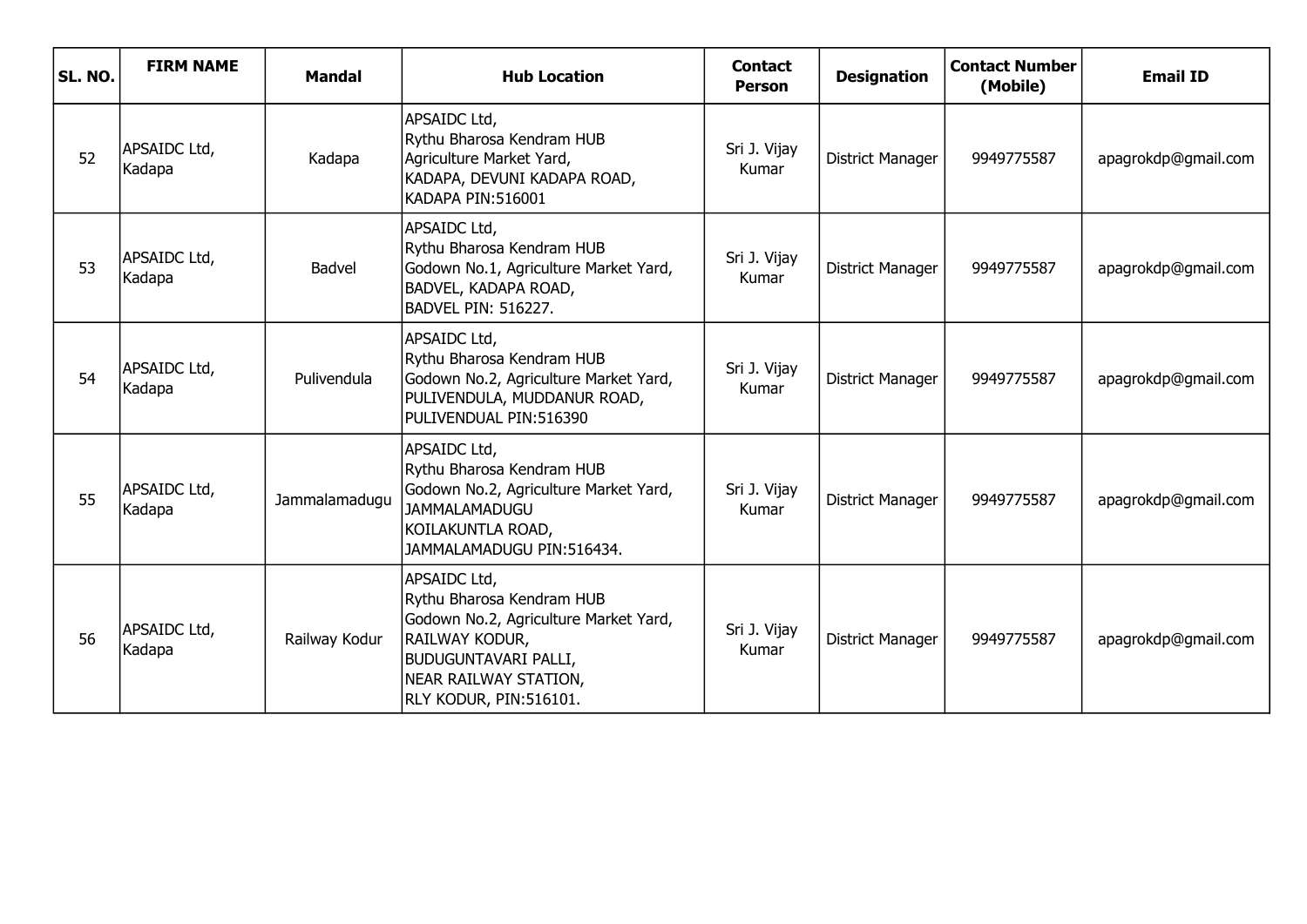| SL. NO. | <b>FIRM NAME</b>        | <b>Mandal</b> | <b>Hub Location</b>                                                                                                                                      | <b>Contact</b><br><b>Person</b> | <b>Designation</b> | <b>Contact Number</b><br>(Mobile) | <b>Email ID</b>     |
|---------|-------------------------|---------------|----------------------------------------------------------------------------------------------------------------------------------------------------------|---------------------------------|--------------------|-----------------------------------|---------------------|
| 57      | APSAIDC Ltd,<br>Kurnool | Kurnool       | APSAIDC Ltd,<br>Rythu Bharosa Kendram- Hub<br>Godown No.4<br><b>AMC Kurnool</b><br>Opp: Nes RTC Bus Stand,<br>Kurnool - 518002<br>Kurnool District       | G.<br>Venkateswara<br>Reddy     | District Manager   | 9959097135                        | apagroknl@gmail.com |
| 58      | APSAIDC Ltd,<br>Kurnool | Adoni         | APSAIDC Ltd,<br>Rythu Bharosa Kendram- Hub<br>Godown No.1<br><b>AMC Adoni</b><br>Kurnool - 518301<br>Kurnool District                                    | G.<br>Venkateswara<br>Reddy     | District Manager   | 9959097135                        | apagroknl@gmail.com |
| 59      | APSAIDC Ltd,<br>Kurnool | Dhone         | APSAIDC Ltd,<br>Rythu Bharosa Kendram- Hub<br>Godown No.4<br><b>AMC Dhone</b><br>Gooty Road,<br>Dhone - 518222<br><b>Kurnool District</b>                | G.<br>Venkateswara<br>Reddy     | District Manager   | 9959097135                        | apagroknl@gmail.com |
| 60      | APSAIDC Ltd,<br>Kurnool | Nandyal       | APSAIDC Ltd,<br>Rythu Bharosa Kendram- Hub<br>Godown No.15<br><b>AMC Nandyal</b><br>Tekke, Near Shilpa Sahakar,<br>Nandyal $-518501$<br>Kurnool District | G.<br>Venkateswara<br>Reddy     | District Manager   | 9959097135                        | apagroknl@gmail.com |